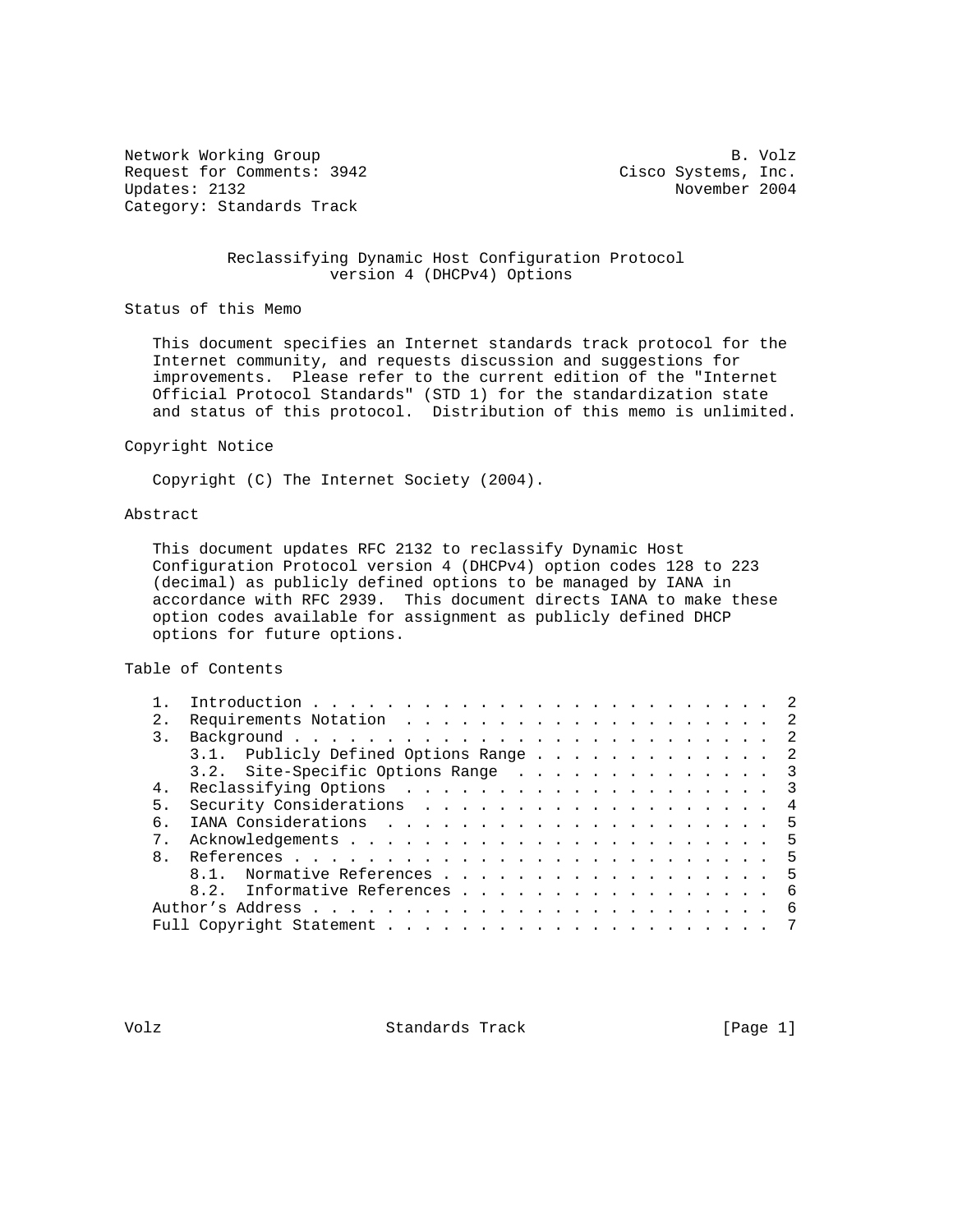- 
- 1. Introduction

 The DHCPv4 [RFC2131] publicly defined options range, options 1 - 127, is nearly used up. Efforts such as [RFC3679] help extend the life of this space, but ultimately the space will be exhausted.

 This document reclassifies much of the site-specific option range, which has not been widely used for its original intended purpose, to extend the publicly defined options space.

2. Requirements Notation

 The key words "MUST", "MUST NOT", "REQUIRED", "SHALL", "SHALL NOT", "SHOULD", "SHOULD NOT", "RECOMMENDED", "MAY", and "OPTIONAL" in this document are to be interpreted as described in [RFC2119].

3. Background

The DHCP option space (0 - 255) is divided into two ranges [RFC2132]:

- 1. 1 127 are publicly defined options, now allocated in accordance with [RFC2939].
- 2. 128 254 are site-specific options.

Options 0 (pad) and 255 (end) are special and defined in [RFC2131].

3.1. Publicly Defined Options Range

The publicly defined options space  $(1 - 127)$  is nearly exhausted. Recent work [RFC3679] will buy more time, as several allocated but unused option codes have been reclaimed. A review could be made from time to time to determine whether there are other option codes that can be reclaimed.

 A longer-term solution to the eventual exhaustion of the publicly defined options space is desired. The DHC WG evaluated several solutions:

- 1. Using options 126 and 127 to carry 16-bit options as originally proposed by Ralph Droms in late 1996. However, this significantly penalizes the first option assigned to this new space, as it requires implementing the 16-bit option support. Because of this, options 126 and 127 have been reclaimed [RFC3679].
- 2. Using a new magic cookie and 16-bit option code format. However, this proposal

Volz **Standards Track** [Page 2]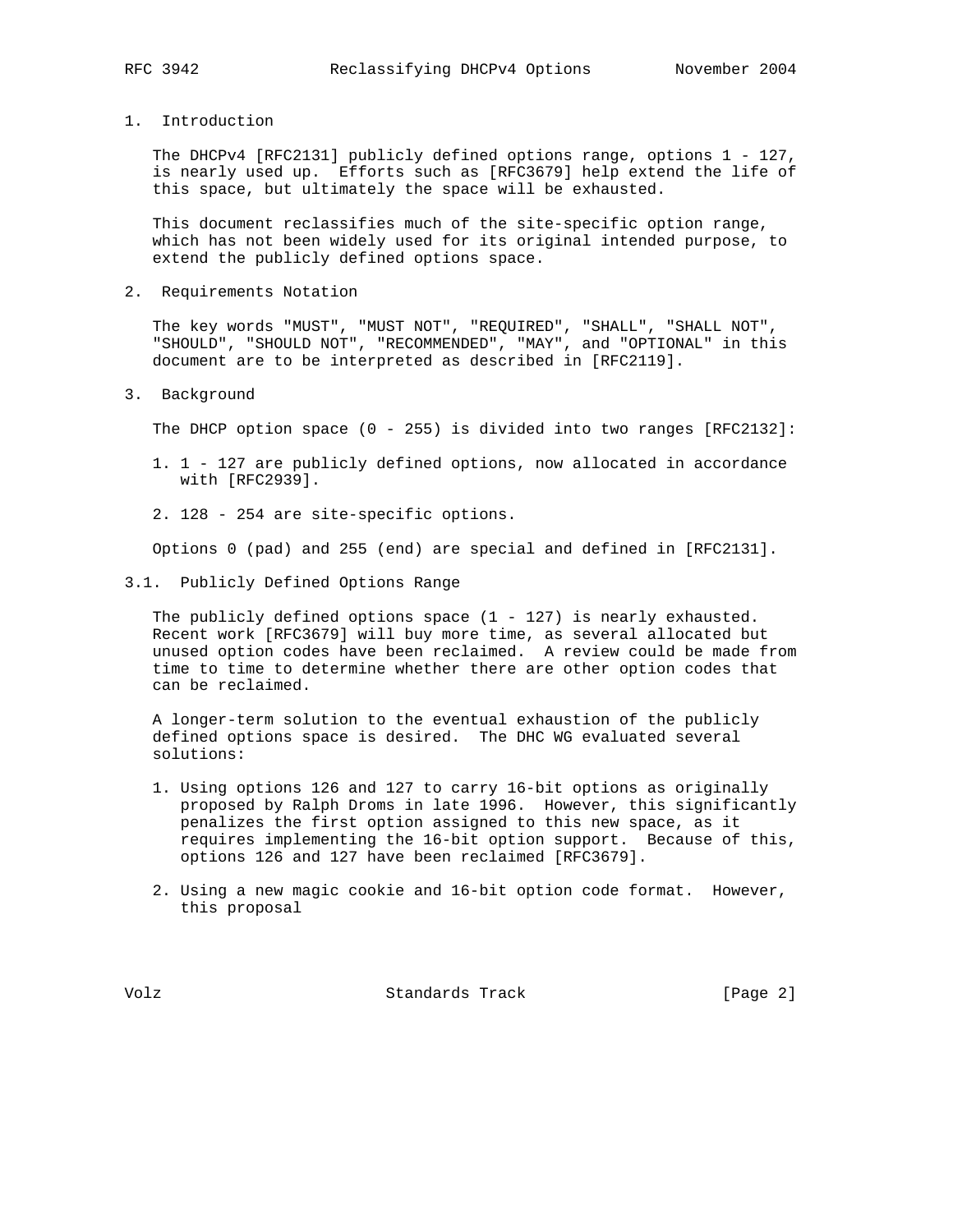- \* penalizes the first option assigned to this new space, as it requires significant changes to clients, servers, and relay agents,
- \* could adversely impact existing clients, servers, and relay agents that fail to properly check the magic cookie value,
- \* requires support of both message formats for the foreseeable future, and
- \* requires clients to send multiple DHCPDISCOVER messages -- one for each magic cookie.
- 3. Reclassifying a portion of the site-specific option codes as publicly defined. The impact is minimal, as only those sites presently using options in the reclassified range need to renumber their options.
- 3.2. Site-Specific Options Range

 The site-specific option range is rather large (127 options in all) and little used. The original intent of the site-specific option range was to support local (to a site) configuration options, and it is difficult to believe a site would need 127 options for this purpose. Further, many DHCP client implementations do not provide a well documented means to request site-specific options from a server or to allow applications to extract the returned option values.

 Some vendors have made use of site-specific option codes that violate the intent of the site-specific options, as the options are used to configure features of their products and thus are specific to many sites. This usage could potentially cause problems if a site that has been using the same site-specific option codes for other purposes deploys products from one of the vendors, or if two vendors pick the same site-specific options.

4. Reclassifying Options

 The site-specific option codes 128 to 223 are hereby reclassified as publicly defined options. This leaves 31 site-specific options, 224 to 254.

 To allow vendors that have made use of site-specific options within the reclassified range to publish their option usage and to request an official assignment of the option number to that usage, the following procedure will be used to reclassify these options:

Volz **Standards Track** [Page 3]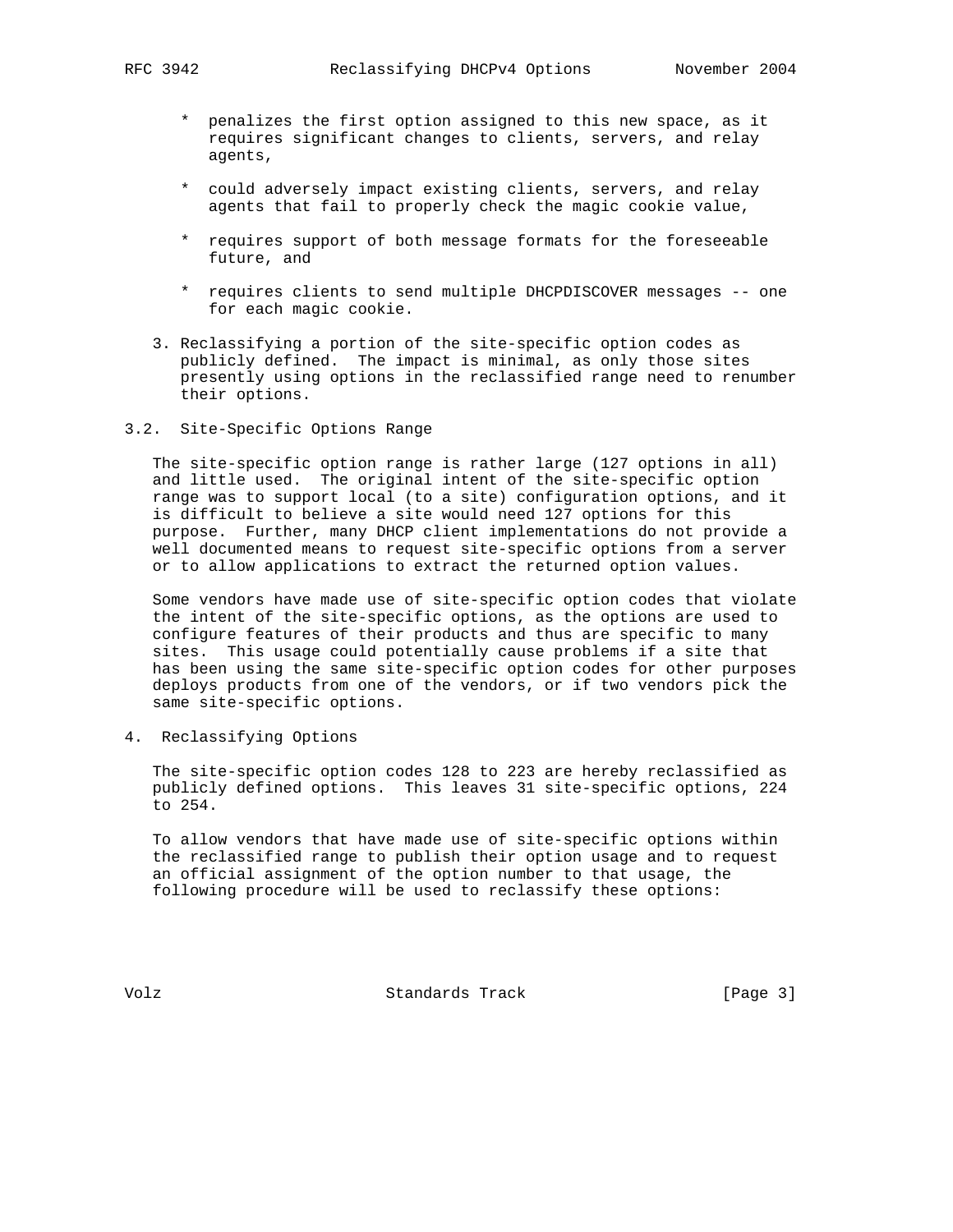- 1. The reclassified options (128 to 223) will be placed in the "Unavailable" state by IANA. These options are not yet available for assignment to publicly defined options.
- 2. Vendors that currently use one or more of the reclassified options have 6 months following this RFC's publication date to notify the DHC WG and IANA that they are using particular options numbers and agree to document that usage in an RFC. IANA will move these options from the "Unavailable" to "Tentatively Assigned" state.

 Vendors have 18 months from this RFC's publication date to start the documentation process by submitting an Internet-Draft.

 NOTE: If multiple vendors of an option number come forward and can demonstrate that their usage is in reasonably wide use, none of the vendors will be allowed to keep the current option number, and they MUST go through the normal process of getting a publicly assigned option [RFC2939].

- 3. Any options still classified as "Unavailable" 6 months after the RFC publication date will be moved to the "Unassigned" state by IANA. These options may then be assigned to any new publicly defined options in accordance with [RFC2939].
- 4. For those options in the "Tentatively Assigned" state, vendors have 18 months following this RFC's publication date to submit an Internet-Draft documenting the option. The documented usage MUST be consistent with the existing usage. When the option usage is published as an RFC, IANA will move the option to the "Assigned" state.

 If no Internet-Draft is published within the 18 months or should one of these Internet-Drafts expire after the 18 months, IANA will move the option to the "Unassigned" state, and the option may then be assigned to any new publicly defined options in accordance with [RFC2939].

 Sites presently using site-specific option codes within the reclassified range SHOULD take steps to renumber these options to values within the remaining range. If a site needs more than 31 site-specific options, the site must switch to using suboptions, as has been done for other options, such as the Relay Agent Information Option [RFC3046].

5. Security Considerations

 This document in and by itself provides no security, nor does it impact existing DCHP security as described in [RFC2131].

Volz Standards Track [Page 4]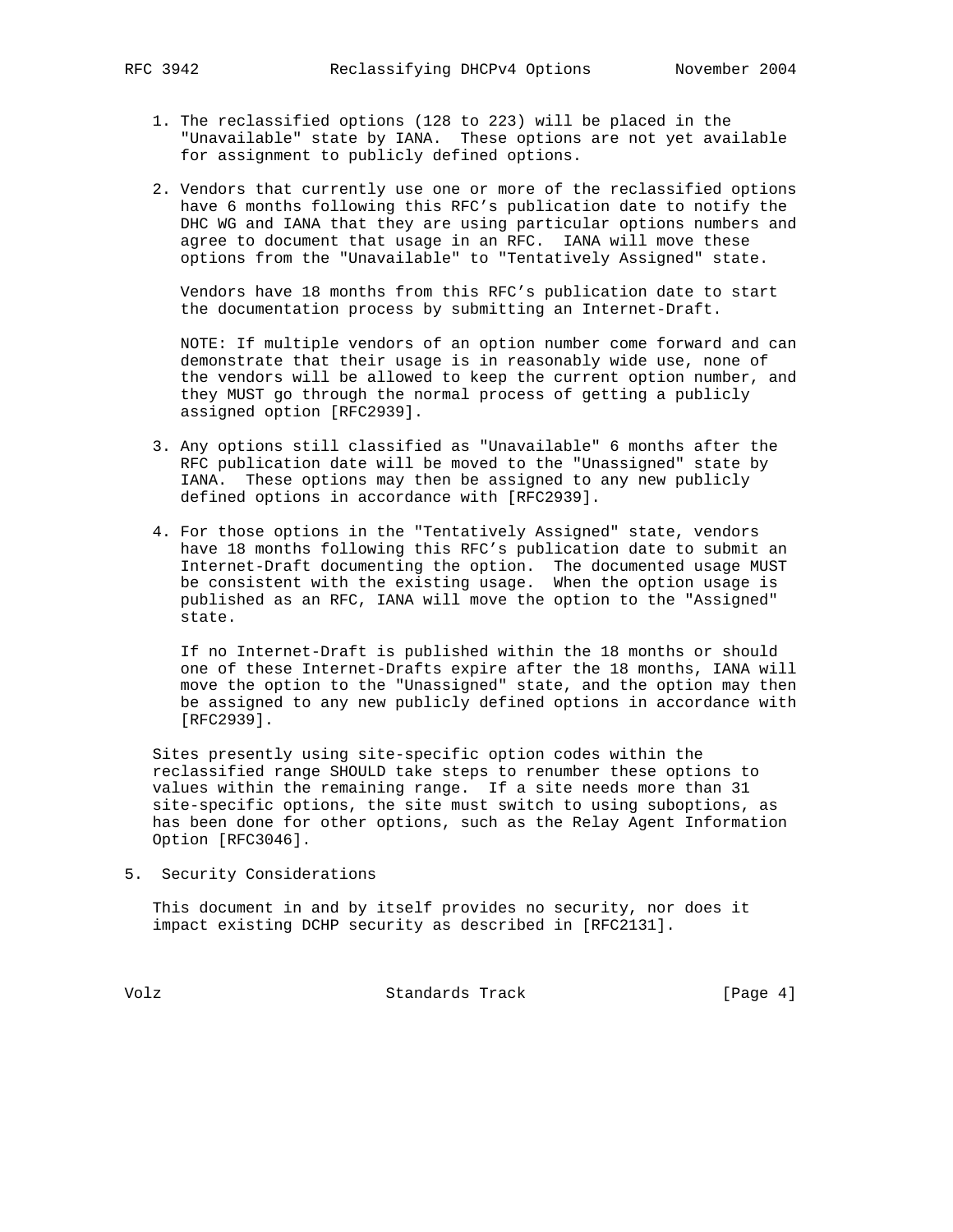## 6. IANA Considerations

IANA is requested to

- 1. expand the publicly defined DHCPv4 options space from 1 127 to 1 - 223. The new options (128 - 223) are to be listed as "Unavailable" and MUST NOT be assigned to any publicly defined options.
- 2. receive notices from vendors that have been using one or more of the options in the 128-223 range that they are using the option and are willing to document that usage. IANA will list these options as "Tentatively Assigned".
- 3. change the listing of any options listed as "Unavailable" to "Available" 6 months from this RFC's publication date. These options may now be assigned in accordance with [RFC2939].
- 4. change the listing of any options listed as "Tentatively-Assigned" to "Unavailable" 18 months from this RFC's publication date and periodically thereafter as long as there is an option listed as "Tentatively-Assigned", if no un-expired Internet-Draft exists documenting the usage.
- 7. Acknowledgements

 Many thanks to Ralph Droms and Ted Lemon for their valuable input and earlier work on the various alternatives.

- 8. References
- 8.1. Normative References
	- [RFC2119] Bradner, S., "Key words for use in RFCs to Indicate Requirement Levels", BCP 14, RFC 2119, March 1997.
	- [RFC2131] Droms, R., "Dynamic Host Configuration Protocol", RFC 2131, March 1997.
	- [RFC2132] Alexander, S. and R. Droms, "DHCP Options and BOOTP Vendor Extensions", RFC 2132, March 1997.
	- [RFC2939] Droms, R., "Procedures and IANA Guidelines for Definition of New DHCP Options and Message Types", BCP 43, RFC 2939, September 2000.

Volz Standards Track [Page 5]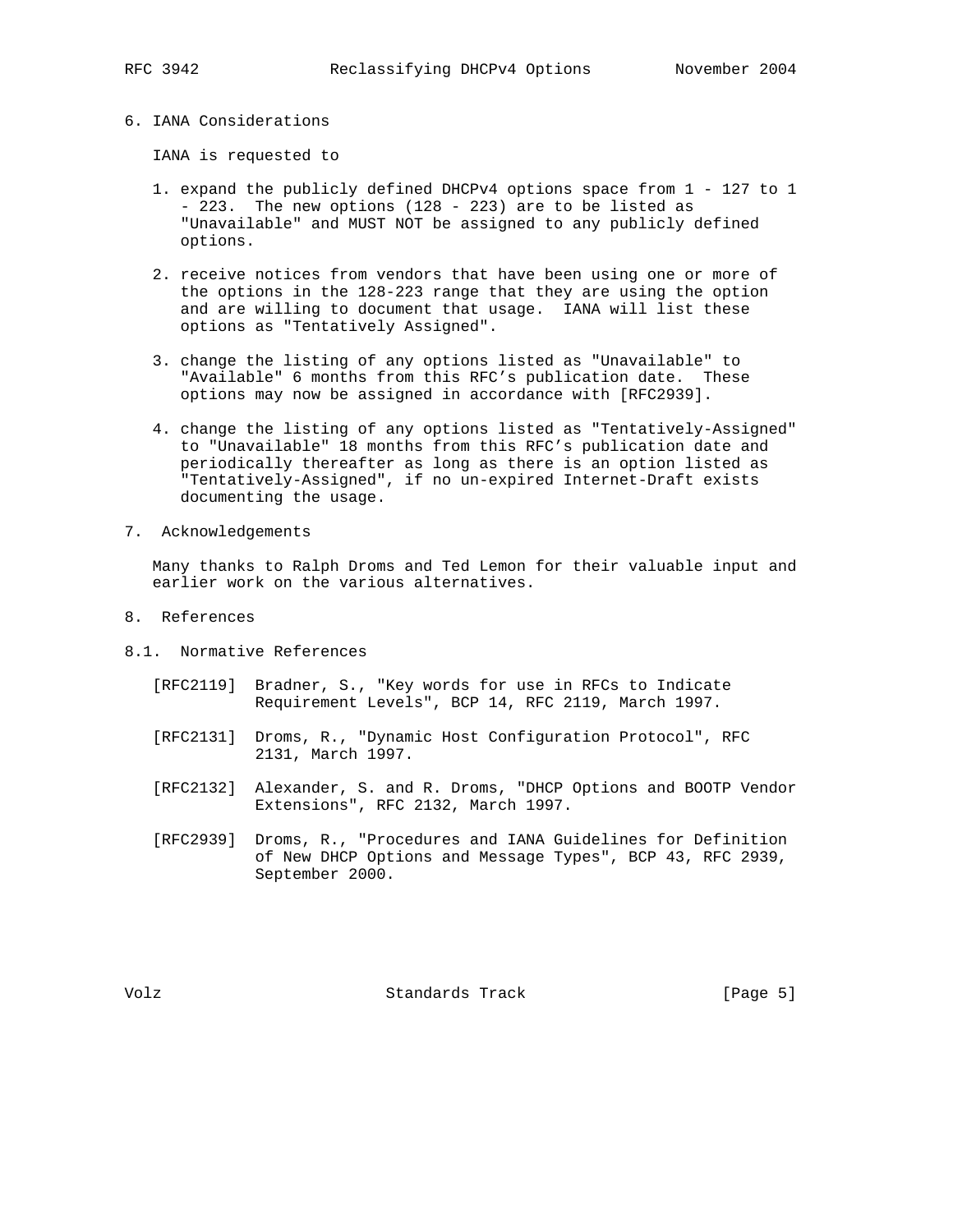8.2. Informative References

 [RFC3046] Patrick, M., "DHCP Relay Agent Information Option", RFC 3046, January 2001.

 [RFC3679] Droms, R., "Unused Dynamic Host Configuration Protocol (DHCP) Option Codes", RFC 3679, January 2004.

Author's Address

 Bernard Volz Cisco Systems, Inc. 1414 Massachusetts Ave. Boxborough, MA 01719 USA

 Phone: +1 978 936 0382 EMail: volz@cisco.com

Volz Standards Track [Page 6]